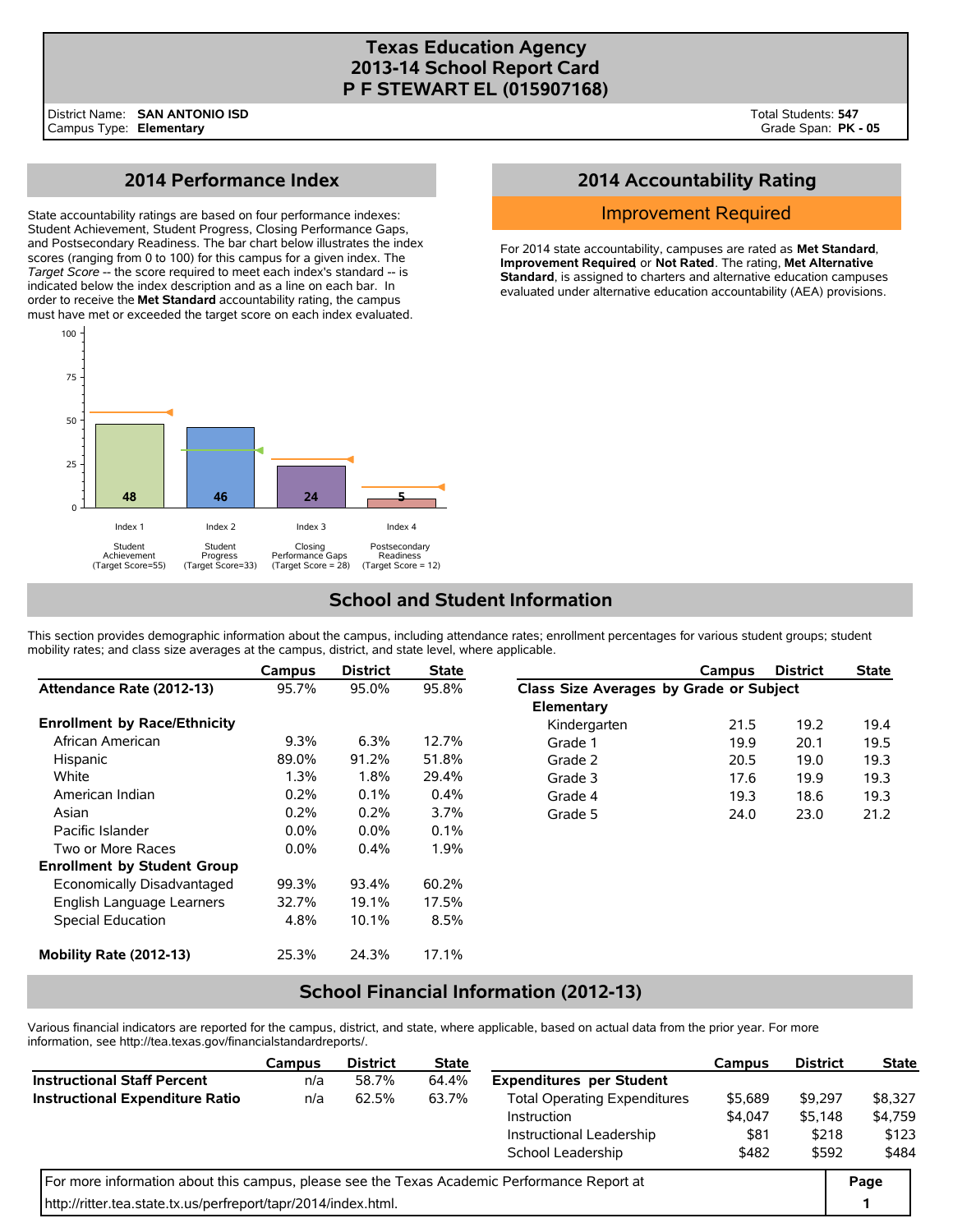**Texas Education Agency 2013-14 School Report Card**

#### **P F STEWART EL (015907168) SAN ANTONIO ISD**

|                                                                                            |      | <b>State</b> |     | All<br>District Students American | African | <b>Hispanic</b> | White  | American<br>Indian | Asian | <b>Pacific</b><br>Islander | Two or<br>More<br>Races  | Econ<br><b>Disadv</b> |
|--------------------------------------------------------------------------------------------|------|--------------|-----|-----------------------------------|---------|-----------------|--------|--------------------|-------|----------------------------|--------------------------|-----------------------|
| STAAR Percent at Phase-in Satisfactory Standard or Above (Sum of All Grades Tested)        |      |              |     |                                   |         |                 |        |                    |       |                            |                          |                       |
| All Subjects                                                                               | 2014 | 77%          | 62% | 48%                               | 53%     | 48%             |        |                    |       |                            |                          | 49%                   |
|                                                                                            | 2013 | 77%          | 63% | 46%                               | 53%     | 45%             |        |                    |       | $\ast$                     |                          | 45%                   |
|                                                                                            |      |              |     |                                   |         |                 |        |                    |       |                            |                          |                       |
| Reading                                                                                    | 2014 | 76%          | 61% | 50%                               | 57%     | 49%             |        |                    |       |                            |                          | 50%                   |
|                                                                                            | 2013 | 80%          | 67% | 56%                               | 70%     | 53%             |        |                    |       | $\ast$                     |                          | 54%                   |
| <b>Mathematics</b>                                                                         | 2014 | 78%          | 63% | 51%                               | 48%     | 51%             |        |                    |       |                            | $\overline{\phantom{a}}$ | 51%                   |
|                                                                                            | 2013 | 79%          | 64% | 44%                               | 47%     | 43%             |        |                    |       | $\ast$                     |                          | 43%                   |
| Writing                                                                                    | 2014 | 72%          | 55% | 45%                               | $\ast$  | 46%             |        |                    |       |                            |                          | 45%                   |
|                                                                                            | 2013 | 63%          | 46% | 28%                               | $\ast$  | 23%             | $\ast$ |                    |       | $\ast$                     |                          | 26%                   |
|                                                                                            |      |              |     |                                   |         |                 |        |                    |       |                            |                          |                       |
| Science                                                                                    | 2014 | 78%          | 66% | 41%                               | $\ast$  | 39%             |        |                    |       |                            |                          | 42%                   |
|                                                                                            | 2013 | 82%          | 69% | 46%                               | $\ast$  | 50%             | $\ast$ |                    |       |                            |                          | 45%                   |
| STAAR Percent at Postsecondary Readiness Standard(Sum of All Grades Tested)                |      |              |     |                                   |         |                 |        |                    |       |                            |                          |                       |
| Two or More Subjects 2014                                                                  |      | 41%          | 21% | 5%                                | $\ast$  | 5%              |        |                    |       |                            |                          | 5%                    |
| Reading                                                                                    | 2014 | 45%          | 26% | 10%                               | *       | 10%             |        |                    |       |                            | $\overline{a}$           | 10%                   |
| <b>Mathematics</b>                                                                         | 2014 | 39%          | 23% | 11%                               | $\ast$  | 10%             |        |                    |       |                            | $\overline{a}$           | 11%                   |
| Writing                                                                                    | 2014 | 35%          | 18% | 11%                               | $\ast$  | 11%             |        |                    |       |                            | $\overline{a}$           | 11%                   |
| Science                                                                                    | 2014 | 43%          | 25% | $\star$                           | $\ast$  | $\ast$          |        |                    |       |                            |                          | $\ast$                |
| STAAR Percent at Advanced Standard (Sum of All Grades Tested)                              |      |              |     |                                   |         |                 |        |                    |       |                            |                          |                       |
| All Subjects                                                                               | 2014 | 15%          | 6%  | 2%                                | $\ast$  | 2%              |        |                    |       |                            |                          | 2%                    |
| Reading                                                                                    | 2014 | 15%          | 6%  | 3%                                | *       | 4%              |        |                    |       |                            |                          | 3%                    |
| <b>Mathematics</b>                                                                         | 2014 | 17%          | 8%  | 3%                                | *       | 3%              |        |                    |       |                            | $\overline{a}$           | 3%                    |
| Writing                                                                                    | 2014 | 8%           | 3%  | $\star$                           | $\ast$  | $\ast$          |        |                    |       |                            | $\overline{a}$           | $\ast$                |
| Science                                                                                    | 2014 | 14%          | 6%  | $\star$                           | $\ast$  | $\ast$          |        |                    |       |                            |                          | $\ast$                |
| <b>STAAR Percent Met or Exceeded Progress</b>                                              |      |              |     |                                   |         |                 |        |                    |       |                            |                          |                       |
| Reading                                                                                    | 2014 | 61%          | 56% | 55%                               | $\ast$  | 55%             |        |                    |       |                            |                          | 56%                   |
|                                                                                            | 2013 | 62%          | 56% | 64%                               | 100%    | 57%             |        |                    |       | $\ast$                     |                          | n/a                   |
| <b>Mathematics</b>                                                                         | 2014 | 60%          | 55% | 79%                               | $\ast$  | 78%             |        |                    |       |                            |                          | 79%                   |
|                                                                                            | 2013 | 59%          | 55% | 44%                               | ∗       | 43%             | $\ast$ |                    |       | $\ast$                     |                          | n/a                   |
| <b>STAAR Percent Exceeded Progress</b>                                                     |      |              |     |                                   |         |                 |        |                    |       |                            |                          |                       |
| Reading                                                                                    | 2014 | 17%          | 14% | 15%                               | $\ast$  | 15%             |        |                    |       |                            |                          | 15%                   |
|                                                                                            | 2013 | 15%          | 13% | 12%                               | 30%     | 9%              |        |                    |       | $\ast$                     |                          | n/a                   |
|                                                                                            | 2014 | 18%          | 15% | 29%                               | $\ast$  | 30%             |        |                    |       |                            |                          | 29%                   |
| Mathematics                                                                                |      |              |     |                                   | $\ast$  |                 |        |                    |       | $\ast$                     |                          |                       |
|                                                                                            | 2013 | 16%          | 13% | 13%                               |         | 12%             |        |                    |       |                            |                          | n/a                   |
| Progress of Prior Year STAAR Failers: Percent of Failers Passing STAAR (Sum of Grades 4-8) |      |              |     |                                   |         |                 |        |                    |       |                            |                          |                       |
| Reading                                                                                    | 2014 | 45%          | 38% | 29%                               | $\ast$  | 30%             |        |                    |       |                            |                          | 30%                   |
|                                                                                            | 2013 | 43%          | 36% | 34%                               | 50%     | 31%             | ∗      |                    |       |                            |                          | 33%                   |
| Mathematics                                                                                | 2014 | 46%          | 38% | 30%                               | $\ast$  | 32%             |        |                    |       |                            |                          | 30%                   |
|                                                                                            | 2013 | 46%          | 39% | 24%                               | 29%     | 20%             | $\ast$ |                    |       |                            |                          | 24%                   |

'?' Indicates that the data for this item were statistically improbable, or were reported outside a reasonable range. '' Indicates zero observations reported for this group. '\*' Indicates results are masked due to small numbers to protect student confidentiality. 'n/a' Indicates data reporting is not applicable for this group.

For more information about this campus, please see the Texas Academic Performance Report at **Page Page** http://ritter.tea.state.tx.us/perfreport/tapr/2014/index.html. **2**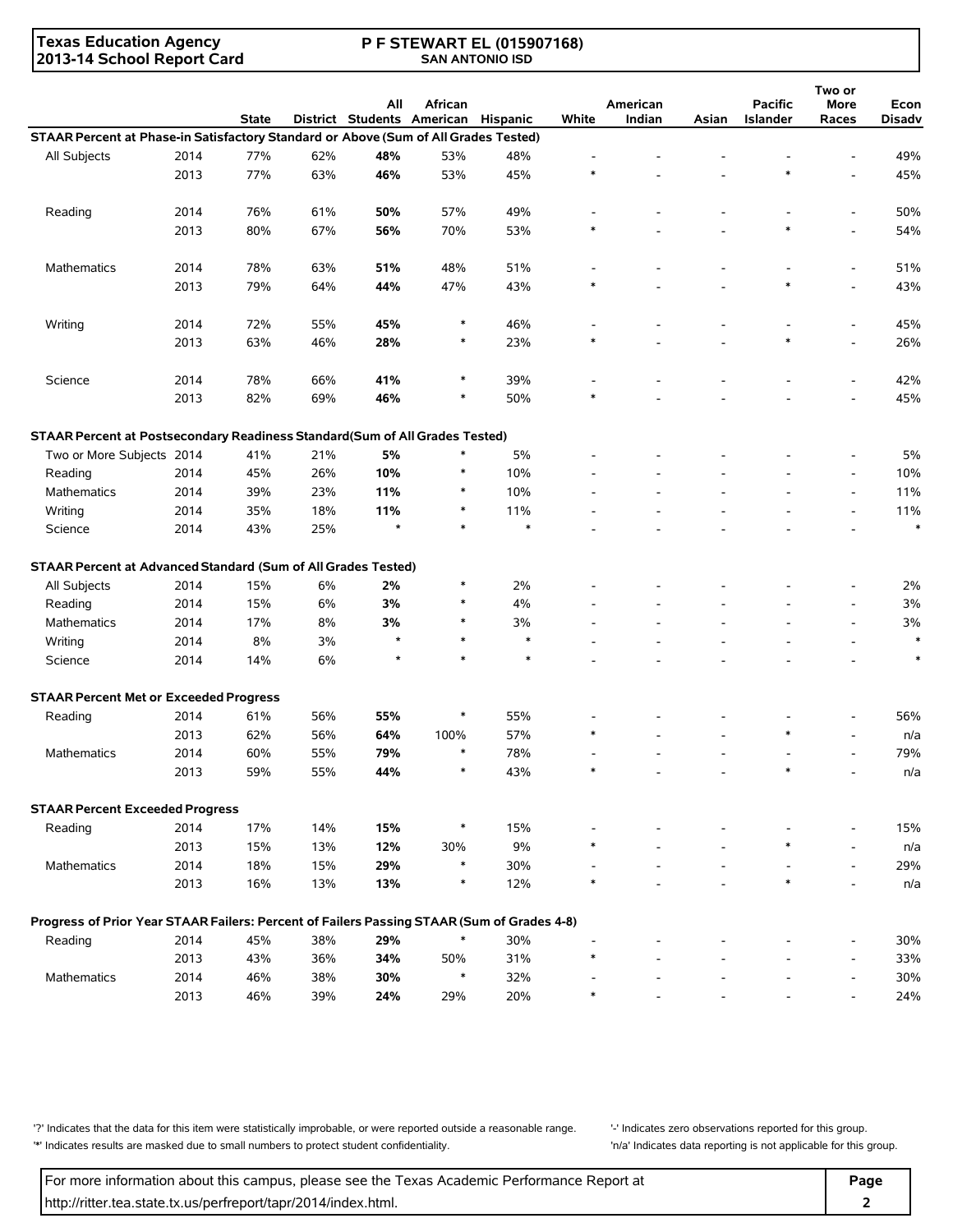### **Texas Education Agency 2013-14 School Report Card**

#### **P F STEWART EL (015907168) SAN ANTONIO ISD**

|                                                                             |      |              |                 | All | African                  |          |                          | American                 |       | <b>Pacific</b>  | Two or<br><b>More</b> | Econ          |
|-----------------------------------------------------------------------------|------|--------------|-----------------|-----|--------------------------|----------|--------------------------|--------------------------|-------|-----------------|-----------------------|---------------|
|                                                                             |      | <b>State</b> | <b>District</b> |     | <b>Students American</b> | Hispanic | White                    | Indian                   | Asian | <b>Islander</b> | Races                 | <b>Disadv</b> |
| <b>Students Success Initiative</b>                                          |      |              |                 |     |                          |          |                          |                          |       |                 |                       |               |
| Grade 5                                                                     |      |              |                 |     |                          |          |                          |                          |       |                 |                       |               |
| Students Meeting Phase-in 1 Level II Standard on First STAAR Administration |      |              |                 |     |                          |          |                          |                          |       |                 |                       |               |
| Reading                                                                     | 2014 | 77%          | 61%             | 42% | ∗                        | 40%      |                          | $\overline{\phantom{a}}$ |       |                 |                       | 42%           |
| <b>Mathematics</b>                                                          | 2014 | 79%          | 69%             | 40% | $\ast$                   | 39%      |                          |                          |       |                 |                       | 41%           |
| Students Requiring Accelerated Instruction                                  |      |              |                 |     |                          |          |                          |                          |       |                 |                       |               |
| Reading                                                                     | 2014 | 23%          | 39%             | 58% | $\ast$                   | 60%      |                          |                          |       |                 |                       | 58%           |
| <b>Mathematics</b>                                                          | 2014 | 21%          | 31%             | 60% | $\ast$                   | 61%      |                          |                          |       |                 |                       | 59%           |
| <b>STAAR Cumulative Met Standard</b>                                        |      |              |                 |     |                          |          |                          |                          |       |                 |                       |               |
| Reading                                                                     | 2014 | 86%          | 74%             | 58% | ∗                        | 57%      |                          | $\overline{\phantom{0}}$ |       |                 |                       | 59%           |
| <b>Mathematics</b>                                                          | 2014 | 88%          | 80%             | 58% | $\ast$                   | 58%      | $\overline{\phantom{0}}$ | $\overline{a}$           |       | $\overline{a}$  |                       | 59%           |
| STAAR Failers Promoted by Grade Placement Committee                         |      |              |                 |     |                          |          |                          |                          |       |                 |                       |               |
| Reading                                                                     | 2013 | 89%          | 72%             | 47% | $\ast$                   | 44%      | $\ast$                   | $\overline{\phantom{0}}$ |       |                 |                       | 47%           |
| <b>Mathematics</b>                                                          | 2013 | 89%          | 74%             | 68% | $\ast$                   | 65%      |                          |                          |       |                 |                       | 68%           |
| STAAR Met Standard (Failed in Previous Year) Retained in Grade 5            |      |              |                 |     |                          |          |                          |                          |       |                 |                       |               |
| Reading                                                                     | 2014 | 58%          | 55%             | 60% | ∗                        | 56%      |                          |                          |       |                 |                       | 60%           |
| <b>Mathematics</b>                                                          | 2014 | 66%          | 69%             | 63% | $\ast$                   | $\ast$   | $\overline{\phantom{0}}$ | $\overline{\phantom{a}}$ |       |                 |                       | 63%           |

'?' Indicates that the data for this item were statistically improbable, or were reported outside a reasonable range. '' Indicates zero observations reported for this group. '\*' Indicates results are masked due to small numbers to protect student confidentiality. 'n/a' Indicates data reporting is not applicable for this group.

For more information about this campus, please see the Texas Academic Performance Report at **Page Page** http://ritter.tea.state.tx.us/perfreport/tapr/2014/index.html. **3**